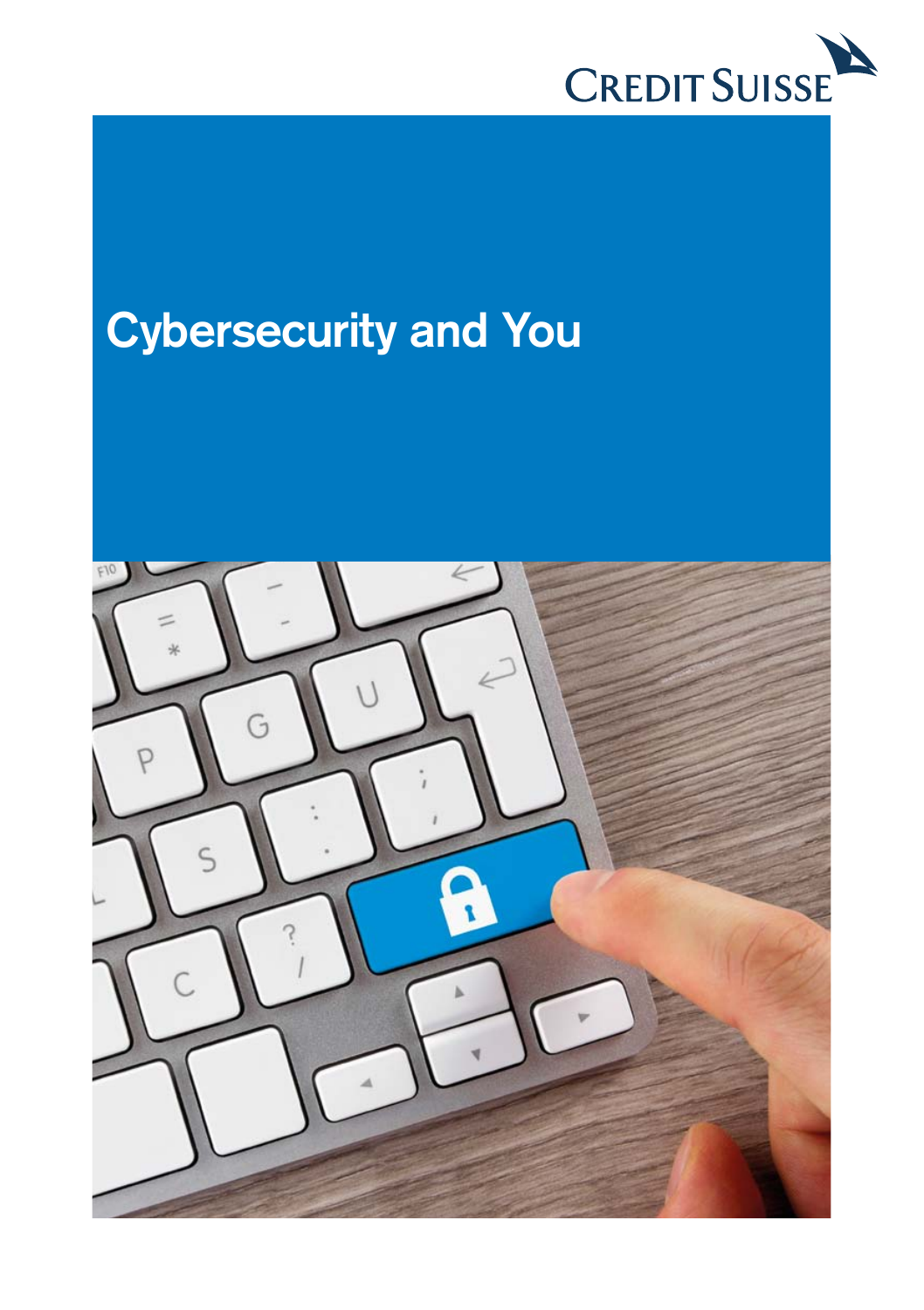## **Contents**

|  | <b>Cybersecurity</b> |  |
|--|----------------------|--|
|--|----------------------|--|

## **6 Your cybersecurity checklist**

- A few reminders to keep your computers and money safe from online criminals
- **8 Personal cybersecurity at a glance**

#### **10 Business cybersecurity at a glance**



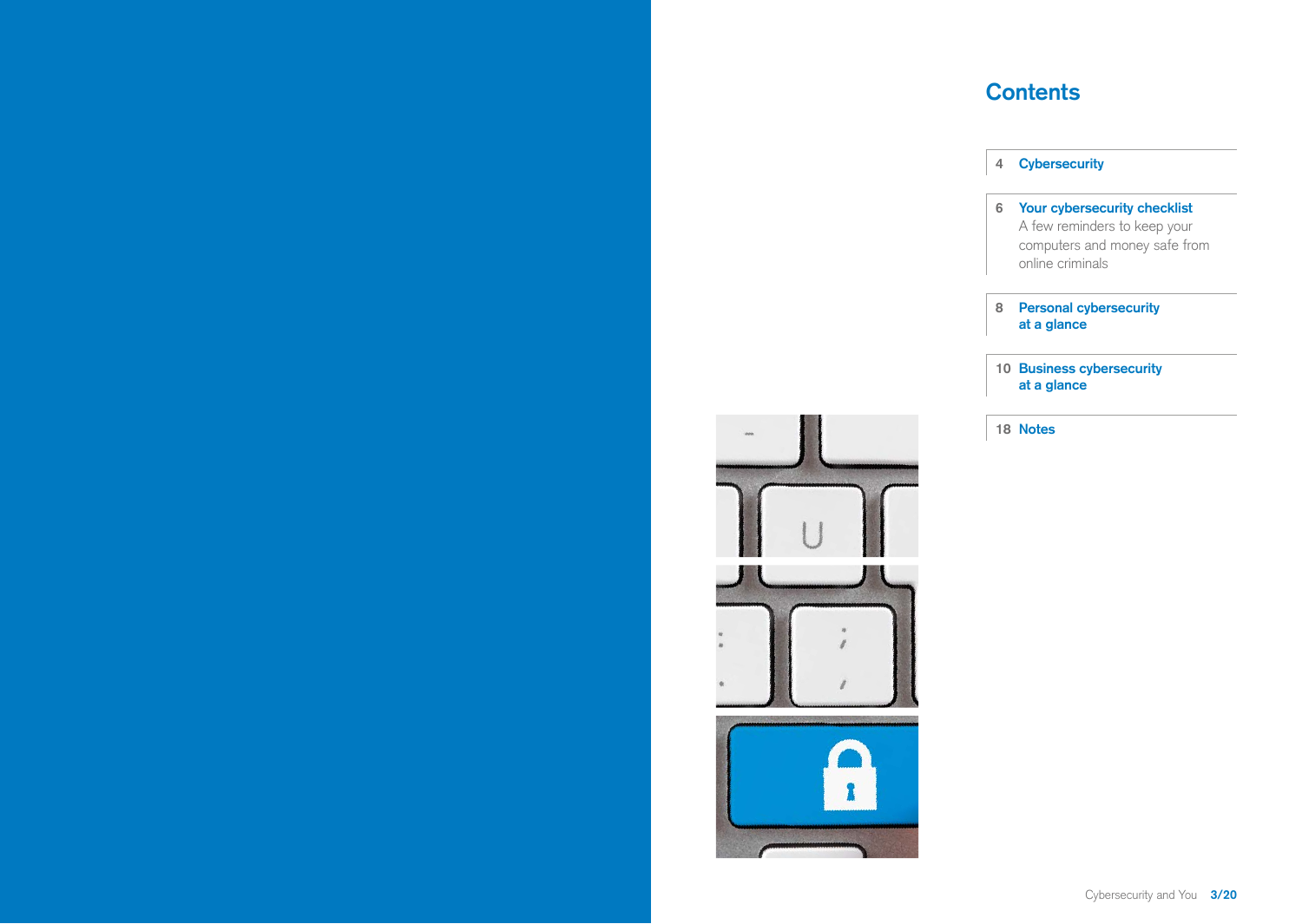## **Cybersecurity**

**At Credit Suisse,** the security of your information is always a priority. We are committed to maintaining the security of our systems, software, networks and other technology assets against attempts by unauthorized parties to access or destroy confidential data, disrupt our services or cause other damage.

We have employees around the globe focusing on our cybersecurity efforts, including working with our regulators, law enforcement agencies and other businesses to maintain our defenses and enhance our resilience to threats.

Technology is rapidly evolving in a world driven by social networks, online transactions, cloud computing, and automated processes. But with technological evolution comes the progress of **cybercrime,** which continually develops new attack types, tools and techniques that allow these criminals to penetrate more complex or wellcontrolled environments, and produce increased damage and even remain untraceable.

For you, the Internet is quite possibly an integral part of everything you do; as a result, cybercrime is a growing and serious threat. Therefore it is **essential**  that all of us consciously make fraud prevention part of our daily activities.

This booklet aims to remind you how to protect yourself, your assets and your personal information from online criminals.

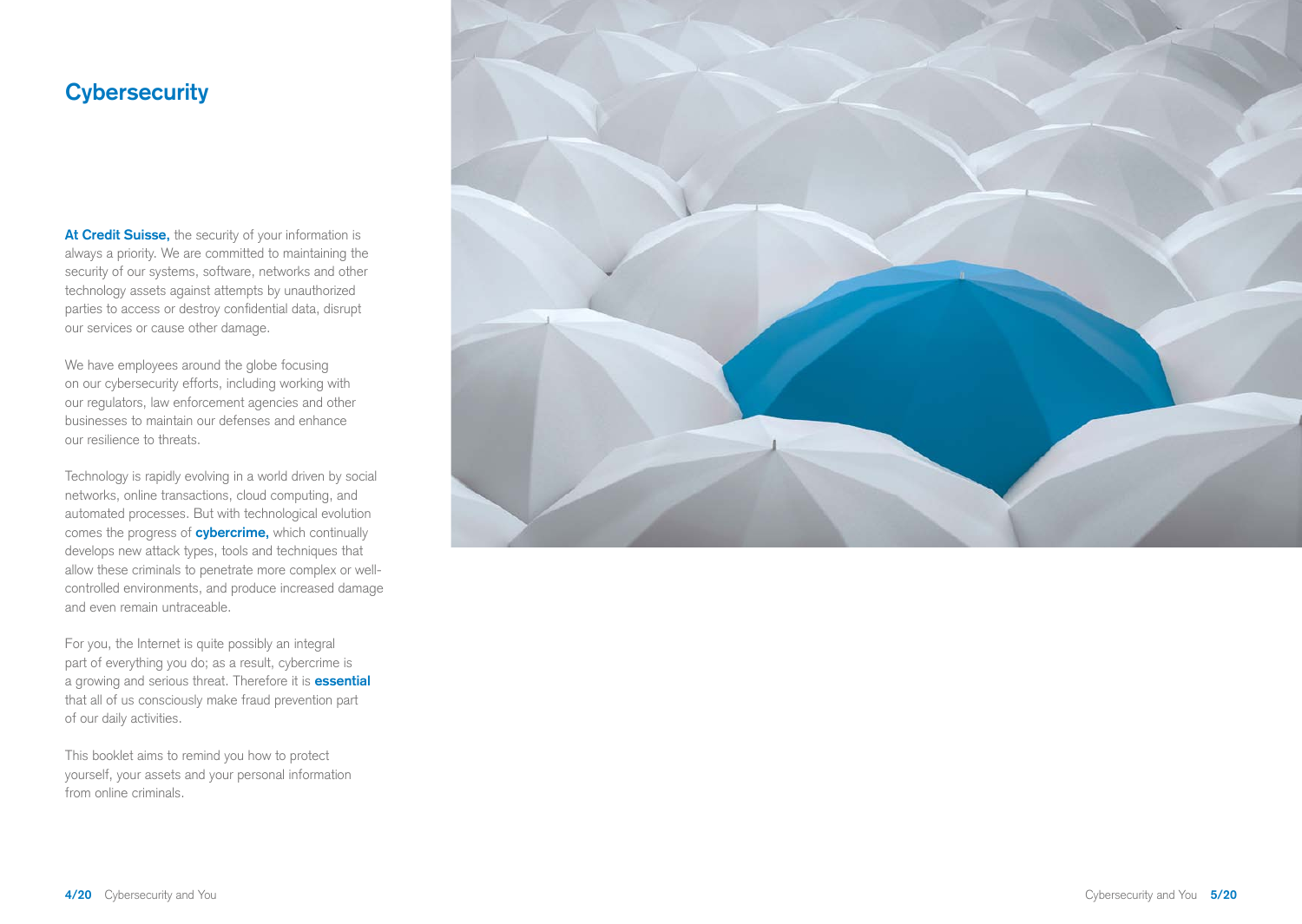## **Your cybersecurity checklist**

**A few reminders to keep your computers and money safe from online criminals** 

#### **1. Have computer security programs running and regularly updated to look for the latest threats.**

Install anti-virus software to protect against malware (malicious software) that can steal information such as account numbers and passwords, and use a firewall to prevent unauthorized access to your computer.

#### **2. Be smart about where and how you connect to the Internet for banking or other communications involving sensitive personal information.**

Public Wi-Fi networks and computers at places such as libraries or hotel business centers can be risky if they don't have up-to-date security software.

#### **3. Get to know standard Internet safety features.**

Install anti-virus software to protect against malware (malicious software) that can steal information such as account numbers and passwords, and use a firewall to prevent unauthorized access to your computer.

#### **4. Ignore unsolicited emails asking you to open an attachment or click on a link if you're not sure who truly sent it and why.**

Cybercriminals are good at creating fake emails that look legitimate, but can install malware. Your best bet is to either ignore unsolicited requests to open attachments or files or to independently verify that the supposed source actually sent the email to you by making contact using a published email address or telephone number.

#### **5. Be suspicious if someone contacts you unexpectedly online and asks for your personal information.**

A safe strategy is to ignore unsolicited requests for information, no matter how legitimate they appear, especially if they ask for information such as a Social Security number, bank account numbers and passwords.

#### **6. Use the most secure process you can when logging into financial accounts.**

Create "strong" passwords that are hard to guess, change them regularly, and try not to use the same passwords or PINs (personal identification numbers) for several accounts.

# Mobile Wallet **Sara Sore of Sample Street** 1234 5678 9012 3456 ACCOUNT SUMMARY \$1364.20

#### **7. Be discreet when using social networking sites.**

Criminals comb those sites looking for information such as someone's place of birth, mother's maiden name or a pet's name, in case those details can help them guess or reset passwords for online accounts.

#### **8. Be careful when using smartphones and tablets.**

Don't leave your mobile device unattended and use a device password or other method to control access if it's stolen or lost.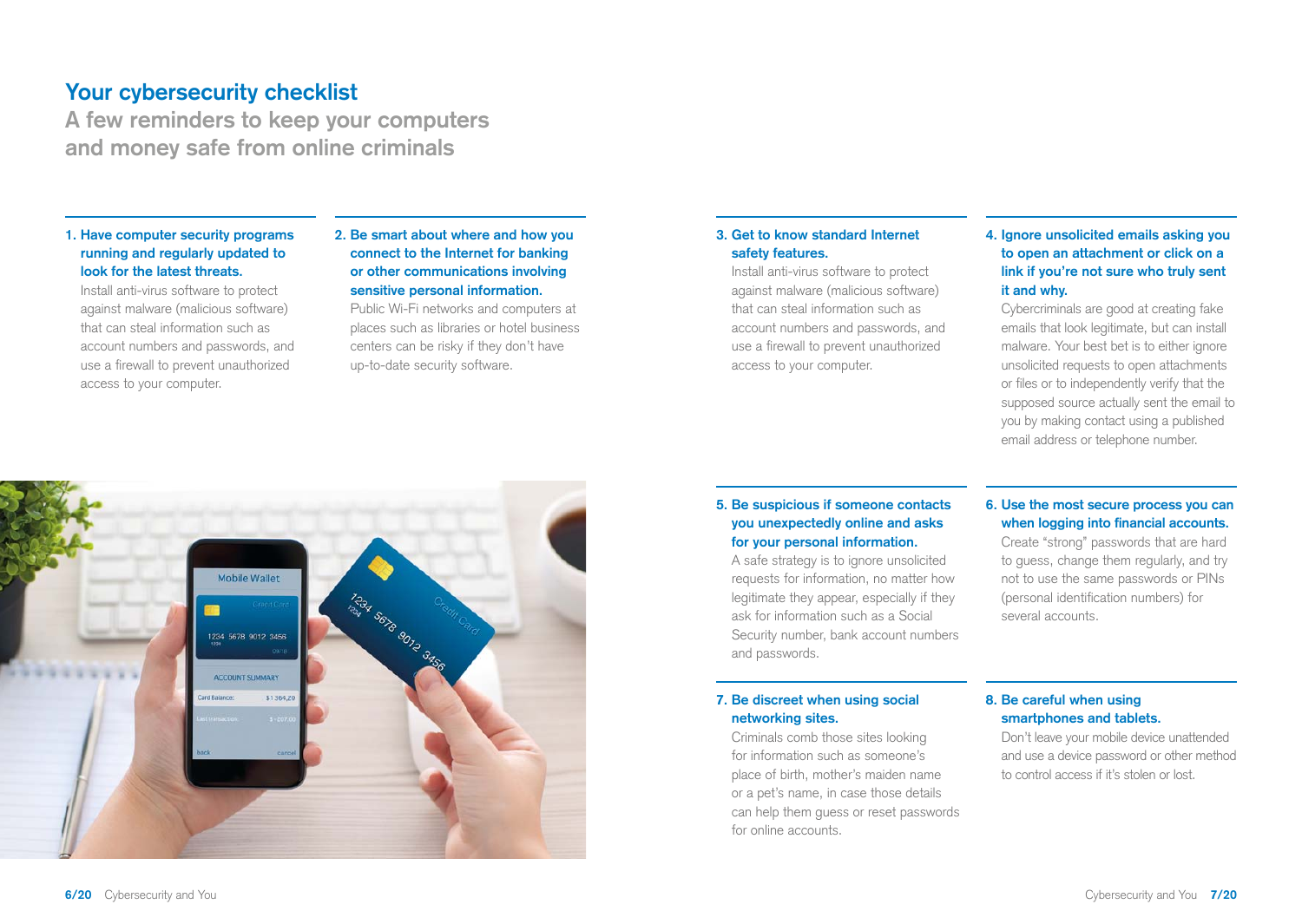### **Personal cybersecurity at a glance**

**Protect your computer.** Install software that protects against malware, or malicious software, which can access a computer system without your consent to steal passwords or account numbers. Also, use a firewall to prevent unauthorized access to your PC. While protection options vary, make sure the settings allow for automatic updates.

## **Use the strongest method available**

 **to log into financial accounts.** Use the strongest authentication offered, especially for high-risk transactions. Use passwords that are difficult to guess and keep them secret. Create "strong" user IDs and passwords for your computers, mobile devices, and online accounts by using combinations of upperand lower-case letters, numbers, and symbols that are hard to guess and then change them regularly. Although using the same password or PIN for several accounts can be tempting, doing so means a criminal who obtains one password or PIN can log in to other accounts.

#### **Understand Internet safety features.**

You can have greater confidence that a website is authentic and that it encrypts (scrambles) your information during transmission if the web address starts with "https://." Also, ensure that you are logged out of financial accounts when you complete your transactions or walk away

from the computer. To learn about additional safety steps, review your web browser's user instructions.

#### **Be suspicious of unsolicited e-mails**

asking you to click on a link, download an attachment, or provide account information. It's easy for cyber criminals to copy the logo of a reputable company or organization into a phishing email. When responding to a simple request, you may be installing malware. Your safest strategy is to ignore unsolicited requests, no matter how legitimate or enticing they appear

#### **Be careful where and how you connect**

**to the Internet.** Only access the Internet for banking or for other activities that involve personal information using your own laptop or mobile device through a known, trusted, and secure connection. A public computer, such as at a hotel business center or public library, and free Wi-Fi networks are not necessarily secure. It can be relatively easy for cyber criminals to intercept the Internet traffic in these locations.

#### **Be careful when using social**

**networking sites.** Cyber criminals use social networking sites to gather details about individuals, such as their place or date of birth, a pet's name, their mother's maiden name, and other information that can help them figure out passwords—or how to reset them. Don't share your 'page' or access to your information with anyone you don't know and trust. Cyber criminals may pretend to be your 'friend' to convince you to send money or divulge personal information.

#### **Take precautions with your tablet or**

**smartphone.** Consider opting for automatic updates for your device's operating system and "apps" (applications) when they become available to help reduce your vulnerability to software problems. Never leave your mobile device unattended and use a password or other security feature to restrict access in case your device is lost or stolen. Make sure you enable the "time-out" or "autolock" feature that secures your mobile device when it is left unused for a certain period of time. Research any app before downloading it.

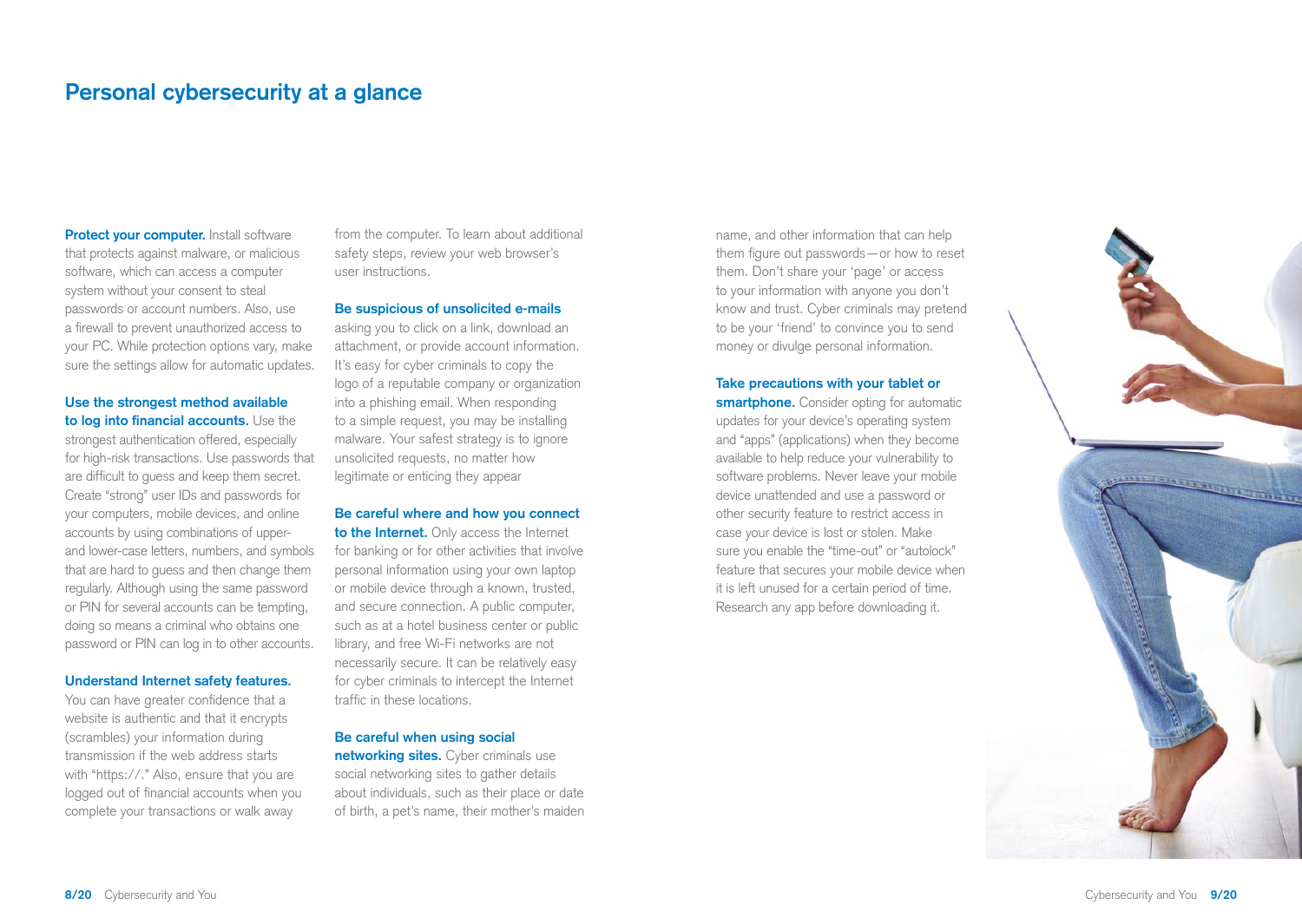## **Business cybersecurity at a glance**

**Protect computers and networks.** Install security and antivirus software that protects against malware, or malicious software, which can access a computer system without the owner's consent for a variety of uses, including theft of information. Also, use a firewall to prevent unauthorized access. Protection options vary, so find one that is right for the size and complexity of your business. Update the software, as appropriate, to keep it current. For example, set antivirus software to run a scan after each update. If you use a wireless (Wi-Fi) network, make sure it is secure and encrypted. Protect access to the router by using strong passwords.

#### **Require strong authentication.** Ensure

that employees and other users connecting to your network use strong user IDs and passwords for computers, mobile devices, and online accounts by using combinations of upper- and lower-case letters, numbers, and symbols that are hard to guess and changed regularly. Consider implementing multi-factor authentication that requires additional information beyond a password to gain access. Check with vendors that handle sensitive data to see if they offer multifactor authentication to access systems or accounts.

#### **Control access to data and computers**

and create user accounts for each employee. Take measures to limit access or use of business computers to authorized individuals. Lock up laptops when not in use as they can be easily stolen or lost. Require each employee to have a separate user account and prohibit employees from sharing accounts. Only give employees access to the specific data systems they need to do their jobs, and don't let them install software without permission. Also, make sure that only employees who need administrative privileges, such as IT staff and key personnel, have them and regularly review their ongoing need for access.

**Teach employees the basics.** Establish security practices and policies for employees, such as appropriate Internet usage guidelines, and set expectations and consequences for policy violations. Establish a top-down corporate culture that stresses the importance of strong cybersecurity, especially when it comes to handling and protecting customer information and other vital data. Ensure that all employees know how to identify and report potential security incidents. Train employees to be careful where and how they connect to the Internet. Employees and third parties should only connect to your network using a trusted and secure connection. Public computers, such as at an Internet café, hotel business center or public library, may not be secure. Also, your employees shouldn't connect to your business's network if they are unsure about the wireless connection they are using, as is the case with many free Wi-Fi networks at public "hotspots." It can be relatively easy for cyber criminals to intercept the Internet traffic in these locations.

#### **Train employees about the dangers**

**of suspicious emails.** Employees need to be suspicious of unsolicited e-mails asking them to click on a link, open an attachment, or provide account information. It's easy for cyber criminals to copy a reputable company's or organization's logo into a phishing e-mail. By complying with what appears to be a simple request,

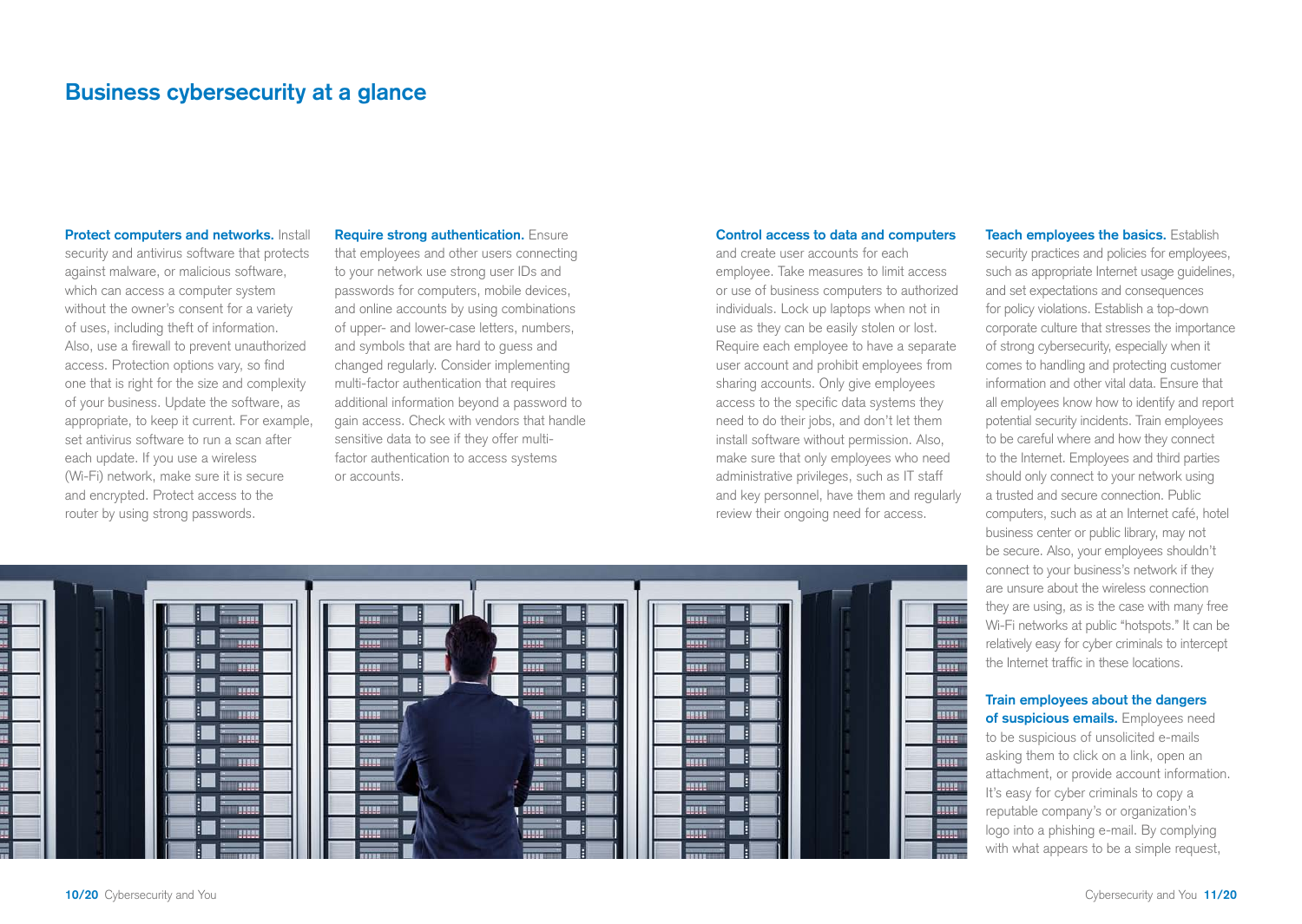your employees may be installing malware on your network. The safest strategy is to ignore unsolicited requests, no matter how legitimate they appear. Software vendors regularly provide patches or updates to their products to correct security flaws and improve functionality. A good practice is to download and install these software updates as soon as they are available. It may be most efficient to configure software to install such updates automatically.

#### **Make backup copies** of important

systems and data. Regularly back up the data from computers used by your business. Remember to apply the same security measures, such as encryption, to your backup data that you would apply to the original. In addition to automated backups, regularly back up sensitive business data to a storage device at a secondary location that is secure.

#### **Pay close attention to your bank**

**accounts** and watch for unauthorized withdrawals. Put in additional controls, such as confirmation calls before financial transfers are authorized with the financial institution. In recent years, there has been an increase in unauthorized electronic transfers made from bank accounts held by businesses. A common scam is an account takeover where cyber criminals

use malicious software, such as keystroke loggers, to obtain the IDs and passwords for online bank accounts and then make withdrawals. Another scam called Business Email Compromise targets businesses by forging payment requests for legitimate vendors and directing the funds to the cyber criminal's account. Businesses are generally not covered by consumer protections against unauthorized electronic funds transfers.

#### **Don't forget about tablets and**

**smartphones.** Mobile devices can be a source of security challenges, especially if they hold confidential information or can access your business's network. If your employees connect their devices to the business's network, require them to password protect their devices, encrypt their data, and install security apps to prevent criminals from accessing the device while it is connected to public networks. Be sure to develop and enforce reporting procedures for lost or stolen equipment.

#### **Watch out for fraudulent transactions**

**and bills**. Scams can range from payments with a worthless check or a fake credit or debit card to fraudulent returns of merchandise. Be sure you have insurance to protect against risks. Additionally, ensure that you report any irregularities immediately.

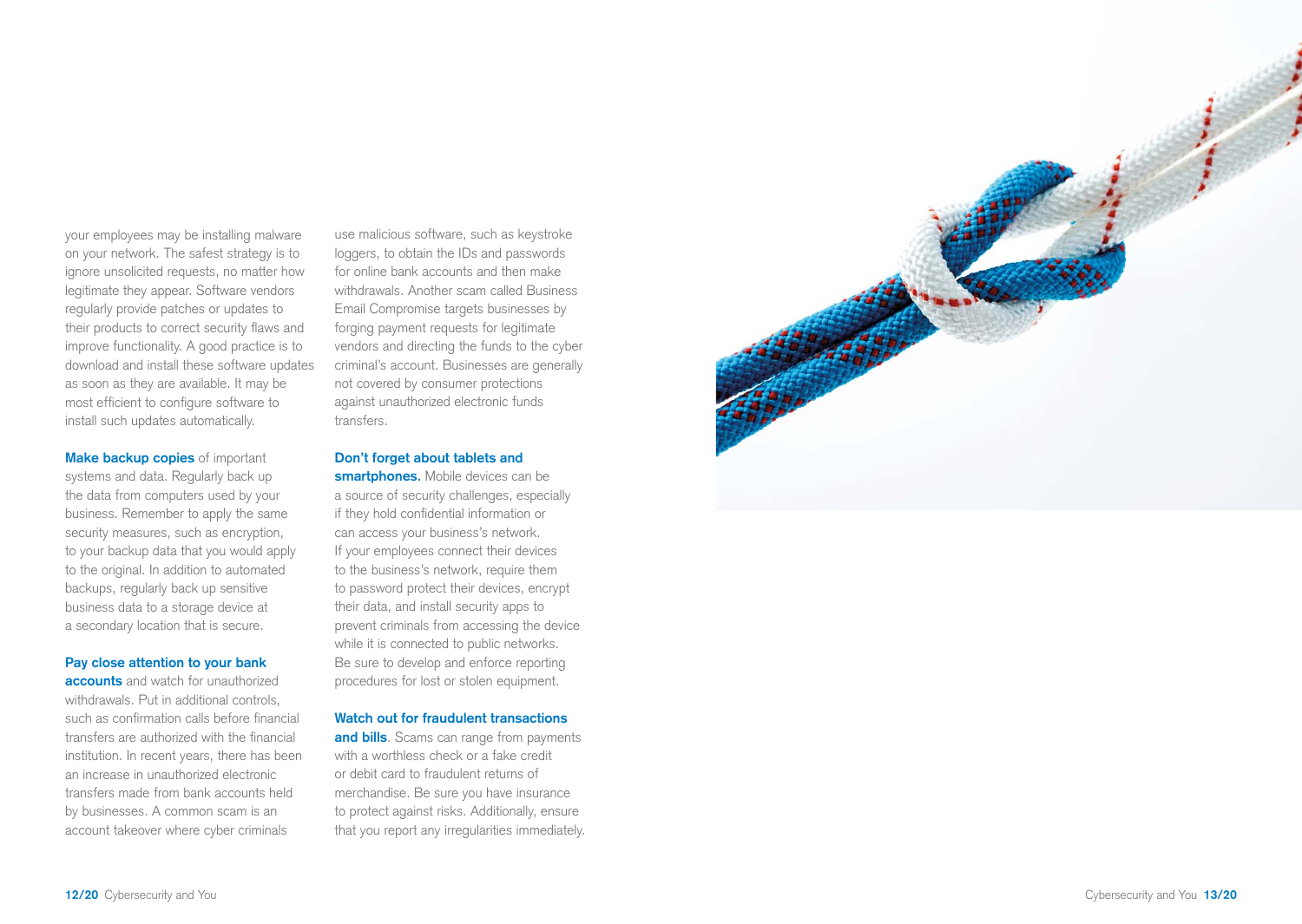#### **Email**

Your email provider cannot guarantee your cybersecurity, and hackers attack providers to gain access to user accounts, or they directly attack individual email accounts using phishing, social engineering, malware or other scams.

#### **Limit your exposure by maintaining separate email accounts for –**

- Business
- Friends and family
- Important alerts
- For sites that require an email address as a User ID

In addition, to safeguard your information:

- Enable two-factor authentication in your email service when available to receive a text when there is a log-in from a new computer.
- Use data encryption to transmit personal information. Encoding the information makes it impossible for those without the encryption keys to read it.
- Employ spam filters to reduce the risk of malicious software and phishing scams (spam represents 65% of all email traffic).
- If you need to send someone a passwordprotected document, send the document in one email and the password in a separate email.

#### **Social Engineering**

#### **Social engineering can leave you**

**vulnerable to fraud** Social media, such as Facebook or LinkedIn, can give hackers a wealth of information about you—which can be used to steal your assets or information.

- Limit the information you give out online. Criminals will search Facebook, Twitter and other social media for information about you and use it to defraud you, your family and/or your friends.
- Don't put personal/financial information in emails (or follow links sent to you in emails even if they come from trusted sources).
- Contact the email sender by phone or open a new email window (do not hit "reply") to ask the sender if the email you received is valid.
- Pay attention to the URL. Malicious websites look identical to real ones, but the URL may use a spelling variation or different domain (for example, does it say .net when it should say .com?)
- Don't enter sensitive information on websites unless you see proper security (the URL should begin with: https://).

#### **Via telephone**

Confirm an unknown caller's identity: Ask for the full and correct spelling of their name, a callback number, and an explanation for why the information is needed.

Be wary of impersonators: Validate the source through official public channels.

Do not supply information about other people: Have the caller contact the appropriate individual directly if you are asked for someone else's information.

#### **In person**

Be alert in public places for "shoulder surfers" who watch you entering personal information (such as PINs or passwords) in order to steal it and gain access to your accounts.

- Beware of people who try to enter a secure area with you without using their own authorization, such as a |badge or token.
- Do not insert unknown removable storage drives, such as USB sticks, that you have found or been given into your computer, as they may carry malware.

#### **Internet**

**Hackers recreate well-known websites to capture your user credentials, such as passwords, Social Security numbers, credit card information, to name a few. They then use this stolen information to access your banking and other accounts.** 

Precautions to take online

- Make sure you keep your browser software up-to-date.
- Maintain a medium or higher level of security on your browser settings.
- Make sure the web address of any site you visit begins with https://. Some browsers show a padlock icon next to the https:// to indicate that you have a secure connection
- Remember: http:// is not secure.
- Log out after using an Internet banking or e-commerce service to ensure your session has closed
- Keep your cookies and browser cache clear so that hackers cannot access your history and obtain information.
- Remember that hackers increasingly target children on social media and gaming websites.
- Be mindful of the sites you visit: Do not visit sites that provide illegal downloads

or illegal content (e.g., file sharing): Even if you do not download any files, you are vulnerable to viruses that can infect your computer.

• Keep pop-ups and ads blocked, and never respond to pop-ups asking you to submit or resubmit your log-in information.

#### **Best Practice**

- Regularly check your banking and credit card transaction histories and your statements for any suspicious transactions
- Use two-step authentication when it's available—you confirm your ID in two steps each time you use an ATM—with a debit card and PIN. Do the same online: Use a password and a code sent to you via text, email or call to access your account. You will receive an alert if someone logs in from a new computer.
- Avoid clicking either an ad's "close" button or anywhere within the window to close it.
- Enable private browsing whenever possible—prevent cookies and browsing history from being stored/saved to your device.
- Use trusted bookmarks for important sites—not email links or pop-ups
- Close windows containing pop-up ads or unexpected warnings using the X in the upper right-hand corner.
- Do not buy anything promoted in a spam message—even if it is a legitimate company, your purchase encourages spamming

#### **Remember every device carries a risk.**

Laptops, tablets and mobile phones are all susceptible to wireless security breaches. Do not connect to sites you don't know or recognize. Don't assume a Wi-Fi link is legitimate; hackers create fraudulent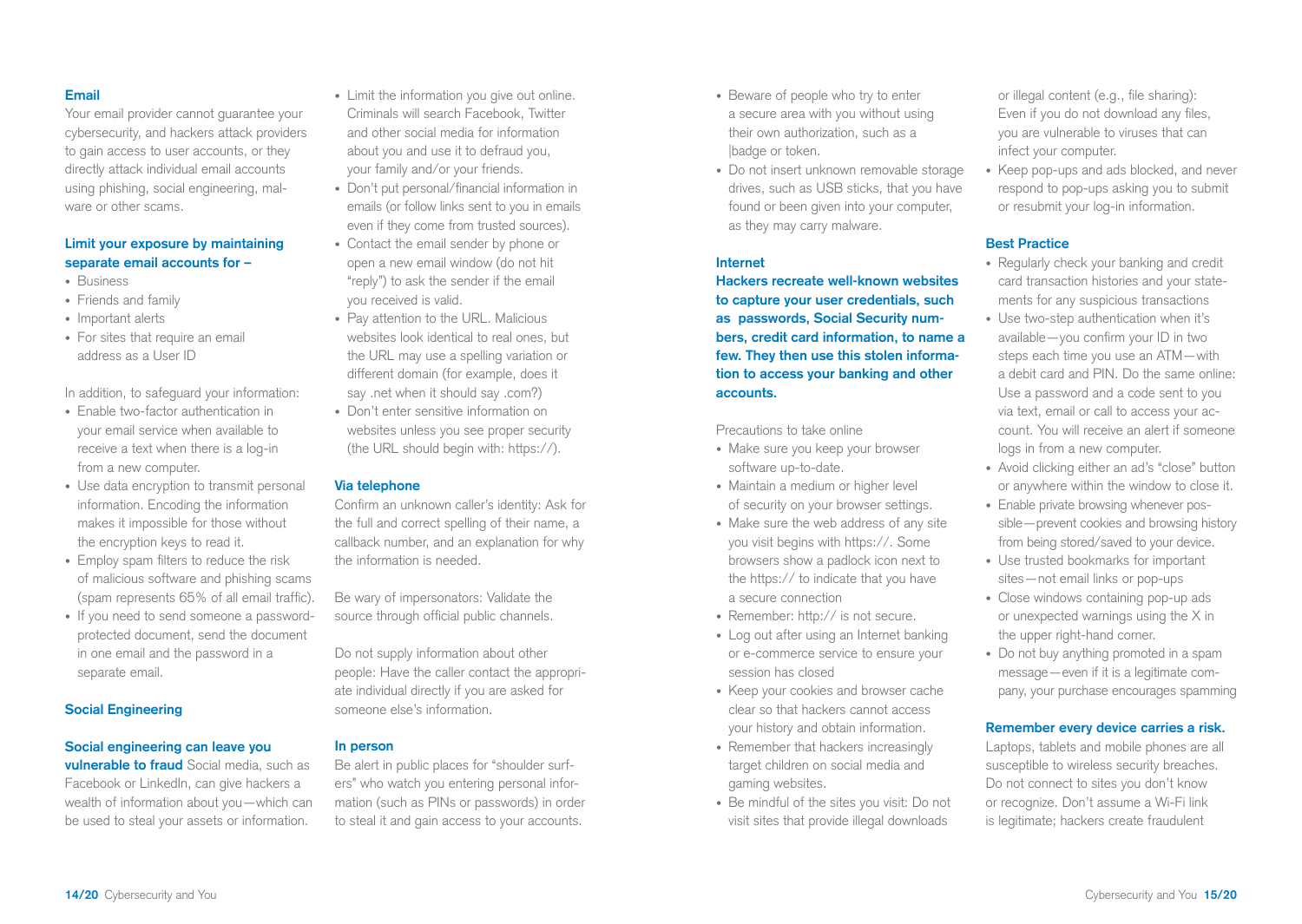access points that appear to be identical to one that's legitimate. Instead, use a virtual private network (VPN), which allows only authorized users to access the network so data cannot be intercepted. Do not connect to sites you don't know or recognize.

#### **Mobile Security**

We have become more and more dependent on our smartphones and tablets for banking, shopping and social networking; therefore it is essential to protect your mobile devices. We should all be taking precautions to ensure these devices are protected.

#### **Best practice guidance for your personal devices**

- Adjust your security settings to restrict others' access to your data via wireless and Bluetooth connections.
- Avoid clicking on Internet ads: Ad-blocking apps exist for both Android and Apple devices, and browser settings can be adjusted to limit ad tracking.
- Update the apps on your device when new versions become available, as these often include security patches.
- If you think your device has been infected with malware: Contact either the device maker or your mobile phone carrier for help.
- Install a security app to scan and remove malware-infected apps.
- Do not try to bypass security controls in the device's operating system (i.e., don't jailbreak or root your phone).
- Keep your phone or computer locked make sure it is password/PIN protected at all times.
- Keep the device's operating system software up-to-date and ensure you have the latest security patches.
- Encrypt sensitive information if your mobile device or laptop has data encryption features, use them.
- Monitor how apps behave on your phone keep track of permission access/requests from apps installed on your device.



- Use a reputable anti-malware/virus program and update regularly. Mobile devices are susceptible to the same risks as your home or office computers.
- Turn off Bluetooth when you don't need the connection - your device will be less vulnerable both to cyber-attacks and you will not drain the battery life.
- Choose a smartphone with anti-theft security features. If your phone is lost or stolen, having remote access to it will allow you to lock it, wipe the data stored on it and identify its location.
- Regularly back up your devices to your home computer or cloud network so that you have access to information if your device is lost, stolen or corrupted.
- Criminals use malware to steal or destroy your data—in the process, compromising the security and integrity of the equipment and/or systems you use. Don't ignore the warnings. Install antivirus software and pay attention to warnings you receive, such as when you are trying to access an unsafe site on the Internet.
- Be careful what you click and download. Clicking unfamiliar links can expose you to malicious software programs that scan your computer or track keystrokes, including passwords and account numbers.
- Some programs intentionally include malware. When installing, pay attention to message boxes and the fine print. Cancel any installation if you believe it may be harmful.
- Be wary of suspicious-looking email. Even email from people you know can contain malware links or attachments if their account has been compromised.
- Be careful following links in incoming email. Whenever possible, visit websites by entering the desired address directly in your browser.
- Scan files with security software before opening. Do not assume emailed files or those given to you on a disk or flash drive are safe.

#### **Malware**

Do not trust pop-up windows asking you to download software. Their goal is to convince you that your computer has been infected and that downloading the software will take care of the problem. Close this window immediately, making sure not to click on anything inside the pop-up window.

- Most file-sharing sites are illegal and should be avoided. There is very little policing for malware in these types of services. Malware can be disguised as a popular movie, album or program.
- If your computer is infected with a ransomware virus, in which a pop-up window appears informing you that your files have been encrypted in exchange for ransom, do not panic. Immediately disconnect your device from the network and try to restore your files from an earlier clean backup. Do not pay the ransom.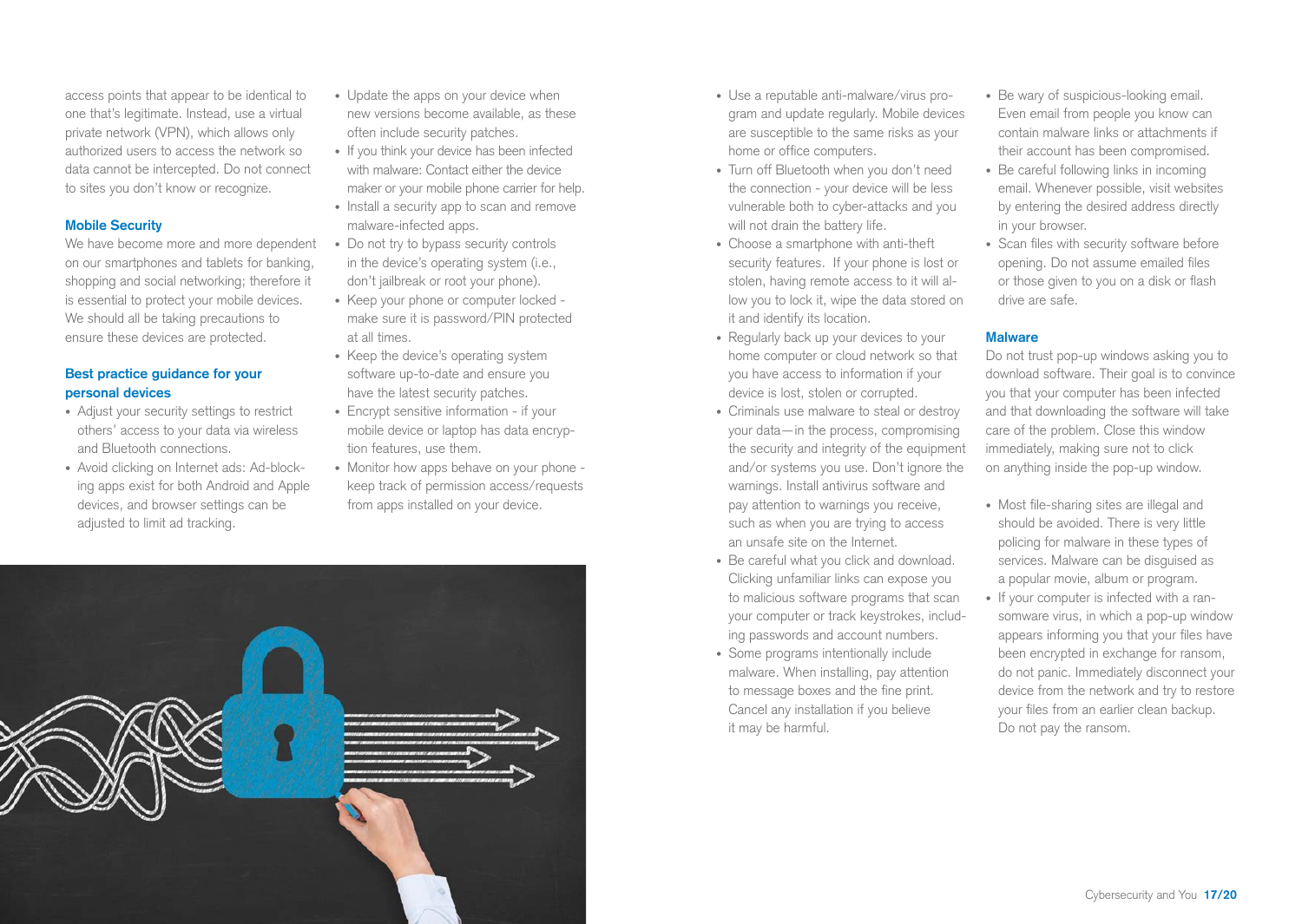**Notes**